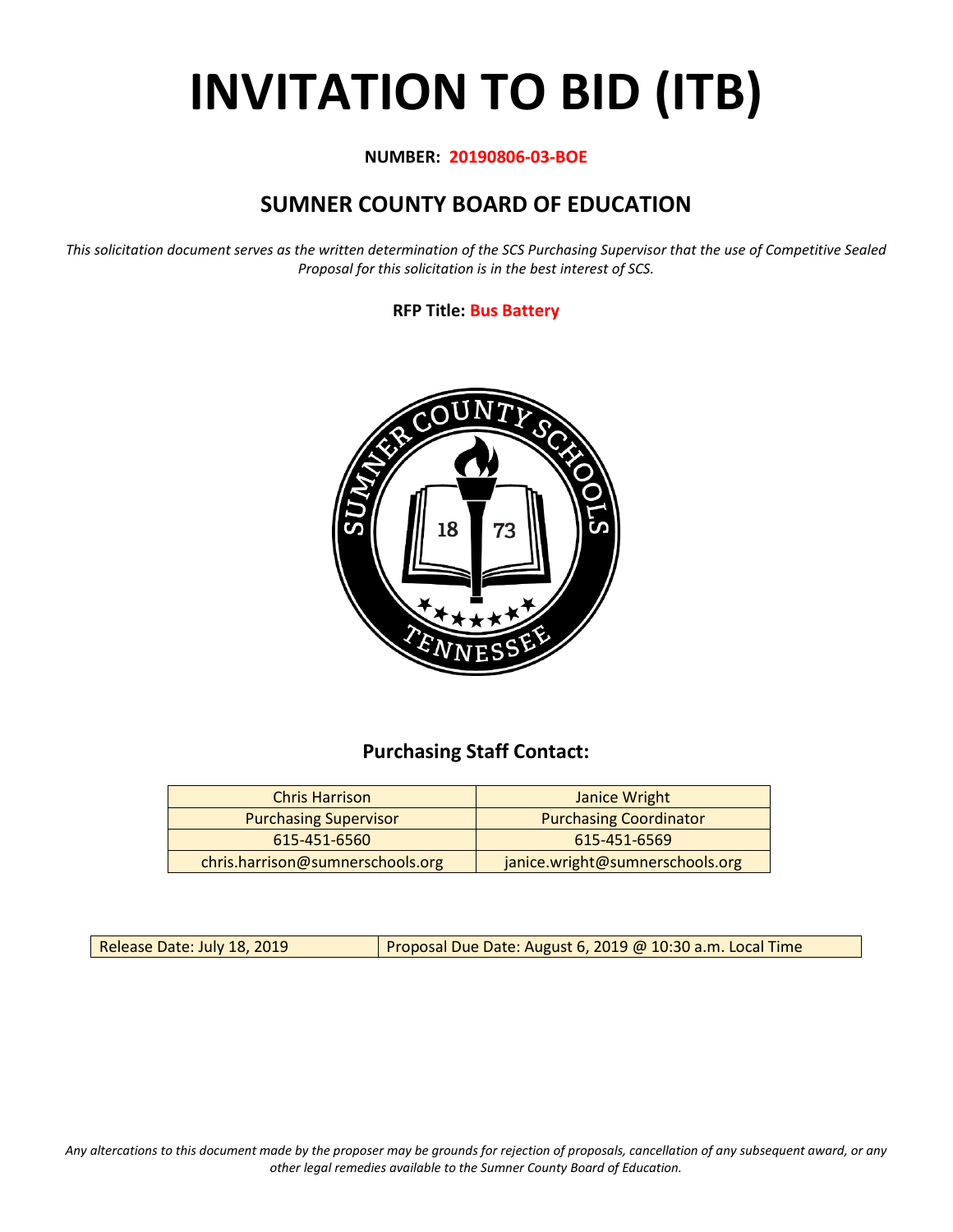# **NOTICE TO PROPOSERS**

There may be one or more amendments to this ITB. In order to receive communication for any such amendments issued specifically to this ITB, the proposer must provide the information requested below to the Sumner County Board of Education (SCS) Purchasing Department. The information may be sent by email to: Chris Harrison, Purchasing Supervisor, chris.harrison@sumnerschools.org. SCS will send amendments only to those proposers which complete and return this information in a timely manner.

| <b>ITB Number:</b>      | 20190806-03-BOE Bus Battery |
|-------------------------|-----------------------------|
| Company Name:           |                             |
| <b>Mailing Address:</b> |                             |
|                         |                             |
|                         |                             |
| <b>Phone Number:</b>    |                             |
| <b>Contact Person:</b>  |                             |
| <b>Email Address:</b>   |                             |
|                         |                             |
| <b>Printed Name:</b>    |                             |
| Date:                   |                             |

Emailed amendments will be sent in a Microsoft Word (Office for Windows) or Portable Document Format (pdf) format. Any alterations to the document made by the proposer may be grounds for rejection of proposal, cancellation of any subsequent award or any other legal remedies available to SCS.

Amendments will also be posted on the SCS website **https://sumnerschools.org/index.php/current-bids-and-rfps** and attached to the solicitation listing as a PDF or WORD file. Check the particular solicitation on the Current Bids and RFPs webpage for any posted amendments.

By completing and returning this form, the Proposer has expressed its intent to provide a proposal for **20190806-03-BOE Bus Battery.**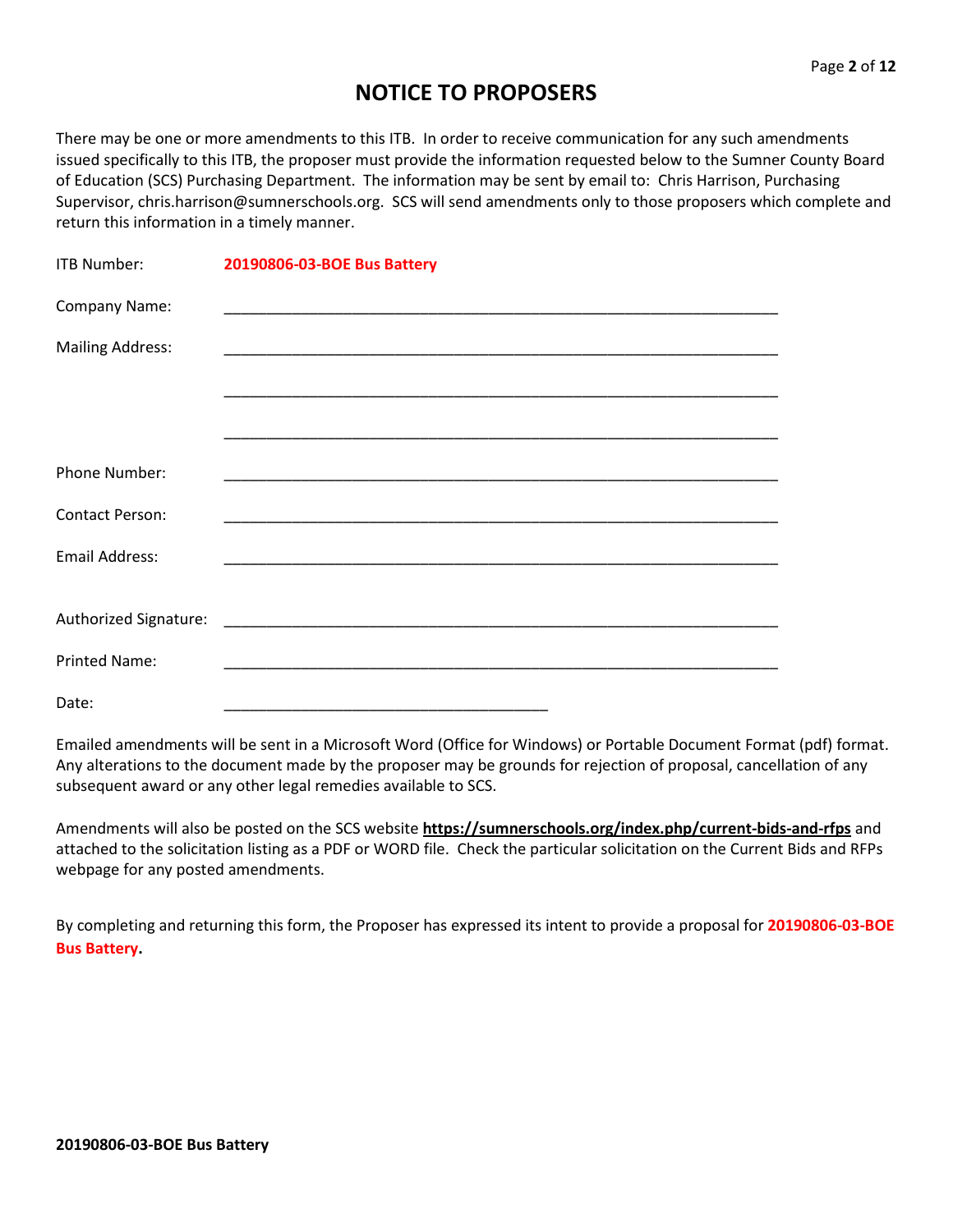## **TABLE OF CONTENTS**

- 1. Specification
- 2. Source Selection and Contract Award
- 3. Schedule of Events
- 4. Delivery of Proposals
- 5. Protests
- 6. New Vendors

#### 7. Attachments

- A. Bid Form/Certification
- B. IRS Form W9
- C. Attestation Re Personnel
- D. Standard Terms and Conditions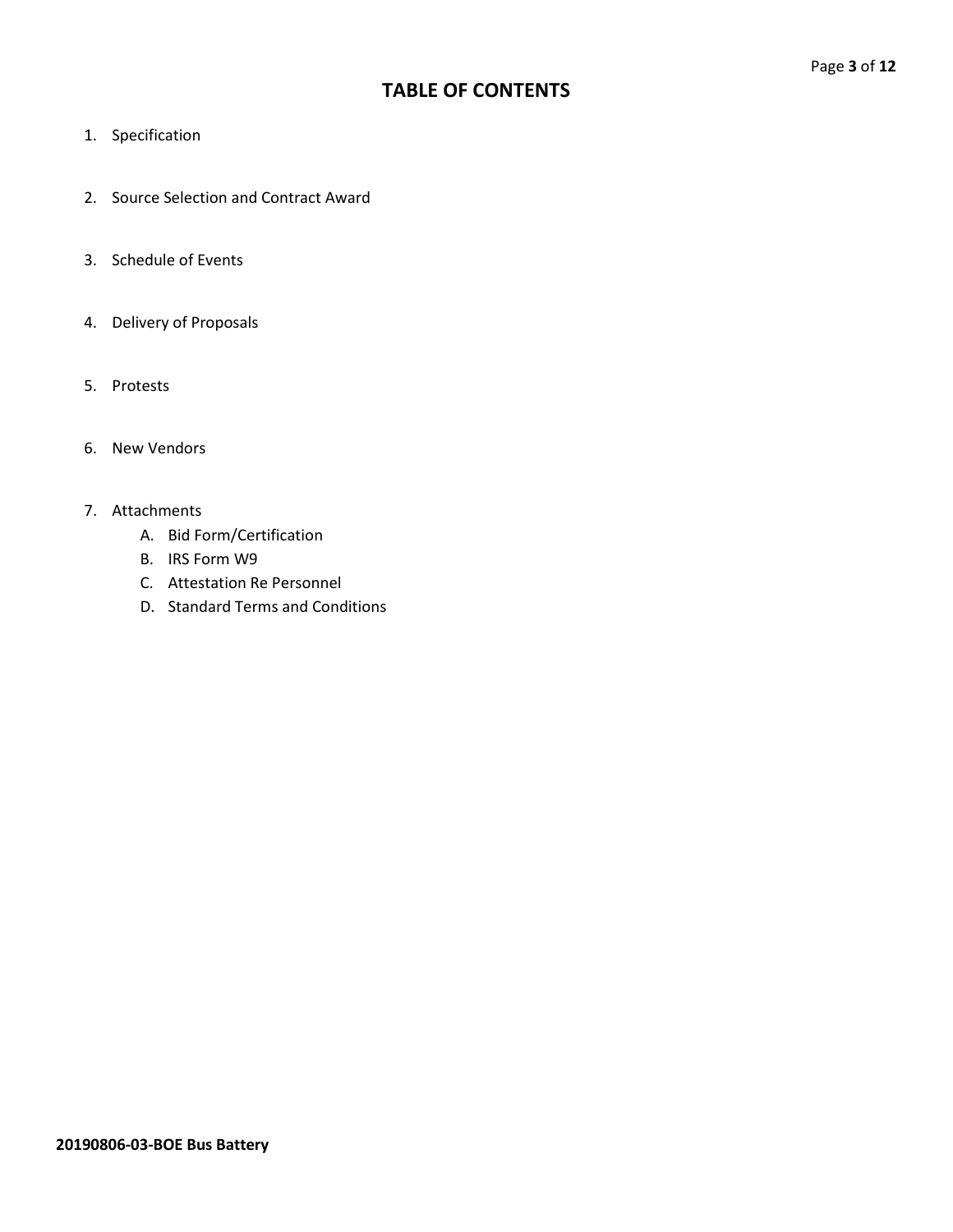#### 1. Specification

The Sumner County Board of Education, herein known as "SCS", is soliciting RFQ 20170811-BOE for an annual bid for the purchase of bus batteries. The contract will be valid from September 1, 2019 thru August 31, 2020. The purpose of this bid is to secure fixed pricing for two types of bus batteries to be valid for a period of twelve (12) months.

- The contractor shall be required to supply, upon authorized request, bus batteries to the SCS Transportation Department located at 1500 Airport Road, Gallatin, TN 37066.
- The contractor shall provide new, not used, batteries.
- The unit price must include cost of delivery to the SCS Transportation Department.
- SCS shall make Cores available upon delivery.
- SCS make no guarantee for an annual purchase quantity.

### BATTERY SPECIFICATIONS:

- Series 8D o Minimum of 1400 CCA
- 1131 Series
	- o Stud Type
	- o Minimum of 900 CCA

### QUESTIONS

- Kevin Kepley, Fleet Operations Manager
	- $O$  615-452-1520
	- o [kevin.kepley@sumnerschools.org](mailto:kevin.kepley@sumnerschools.org)
- 2. Source Selection and Contract Award
	- Award, if made, will be made to the proposer submitting the lowest cost proposal and whom is also determined to be Responsive.
		- o General Criteria to be determined "Responsive"
			- Does the proposal include all required information?
			- Does the proposal include completed attachment forms?
			- Was the proposal delivered on or before the stated deadline?
	- SCS reserves the right to reject any proposal that takes exception to the specifications unless prior approval is requested and granted by SCS.
	- Upon mutual agreement by both parties, SCS shall grant the right to extend the terms, conditions and prices of contract(s) awarded from this ITB to other Institutions (such as State, Local and/or Public Agencies) who express an interest in participating in any contract that results from this ITB. Each of the "piggyback" Institutions will issue their own purchasing documents for purchase of the goods/services. Proposer agrees that SCS shall bear no responsibility or liability for any agreements between Proposer and the other Institution(s) who desire to exercise this option.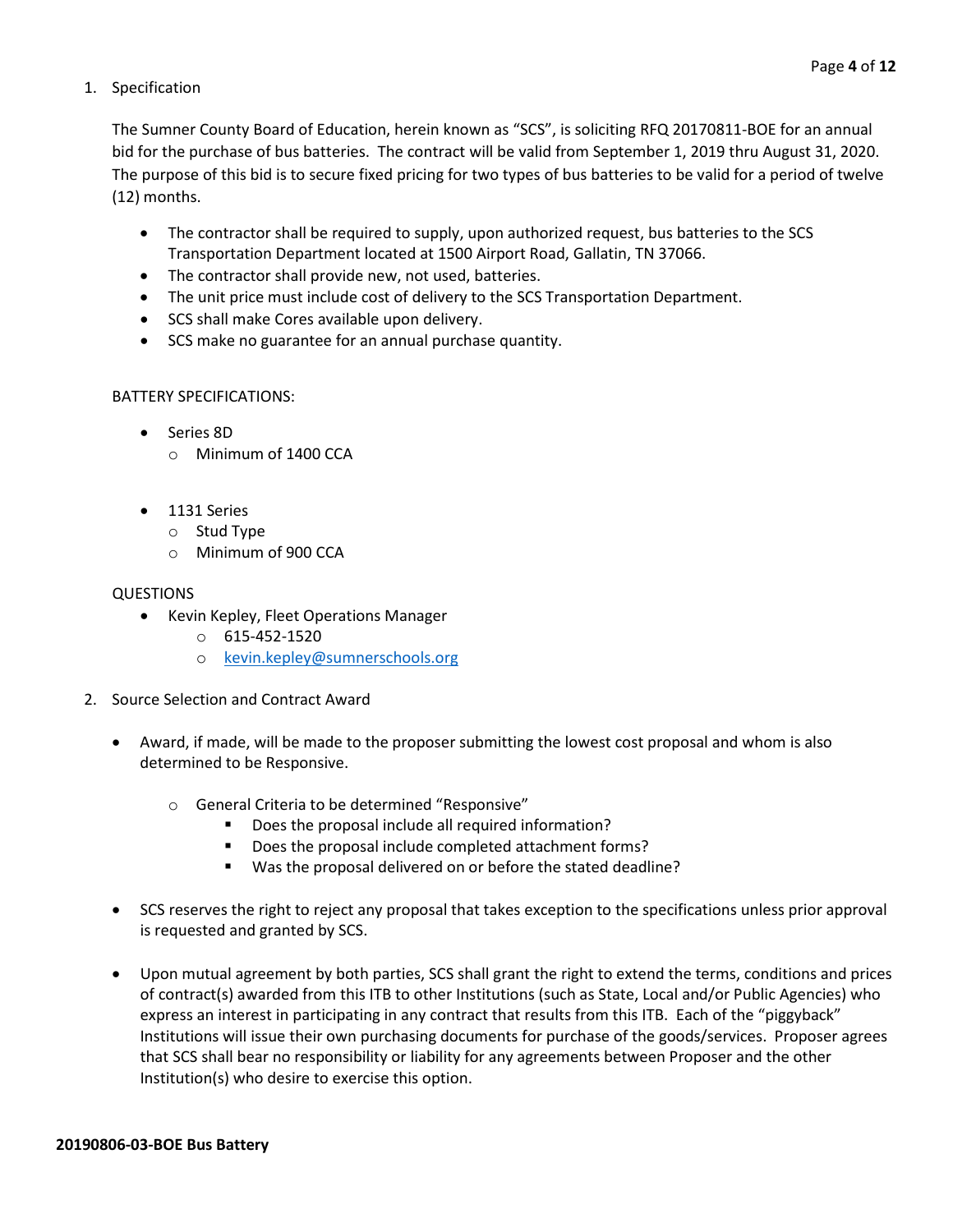#### 3. Schedule of Events

| <b>RFP Issued</b>              | July 18, 2019                          |
|--------------------------------|----------------------------------------|
| <b>RFP Submission DEADLINE</b> | August 6, 2019 @ 10:30 a.m. Local Time |

#### 4. Delivery of Proposals

Sealed proposals will be accepted until **August 6, 2019 @ 10:30 a.m. Local Time**. Proposals received after that time will be deemed invalid. Vendors mailing proposal packages must allow sufficient time to ensure receipt of their package by the time specified. SCS shall not accept proposals via electronic transmission such as email, fax, etc. There will be no exceptions. Proposals will be opened and read aloud. The reading of the bids will begin at **10:30 a.m. Local Time**.

Due to the nature of deliveries to the SCS Support Services Facility by carriers such as UPS, FedEx and such like; the proposal package will be accepted if the date and time on the delivery confirmation are indicated to be on or before the Proposal Deadline.

| Delivery Address: | Sumner County Board of Education |  |  |
|-------------------|----------------------------------|--|--|
|                   | Attn: Purchasing Supervisor      |  |  |
|                   | 1500 Airport Road                |  |  |
|                   | Gallatin, TN 37066               |  |  |

The package containing the proposal must be sealed and clearly marked on the outside of the package: **"20190806-03-BOE Bus Battery" DO NOT OPEN**

#### 5. Protests

In the event that any interested party finds any part of the listed specifications, terms or conditions to be discrepant, incomplete or otherwise questionable in any respect; it shall be the responsibility of the concerned party to notify the SCS Purchasing Office of such matters immediately upon receipt of the ITB. All notifications must be sent to the Purchasing Supervisor via email at [purchasing@sumnerschools.org.](mailto:purchasing@sumnerschools.org)

Any actual or prospective Proposer who is aggrieved in connection with the ITB or award of a contract may protest to the Purchasing Supervisor and/or the Sumner County Board of Education at its regularly scheduled meeting.

#### 6. New Vendors

- To comply with Internal Revenue Service requirements, all vendors who perform any type of service are required to have a current IRS Form W-9 on file with the SCS Finance Department. It is a mandatory requirement to complete the IRS Form W-9 (Attachment 1) included in this RFP.
- To comply with the Tennessee Lawful Employment Act (50-1-702 and 50-1-703), non-employees (individuals paid directly by the employer in exchange for the individual's labor or services) must have on file one (1) of the following documents: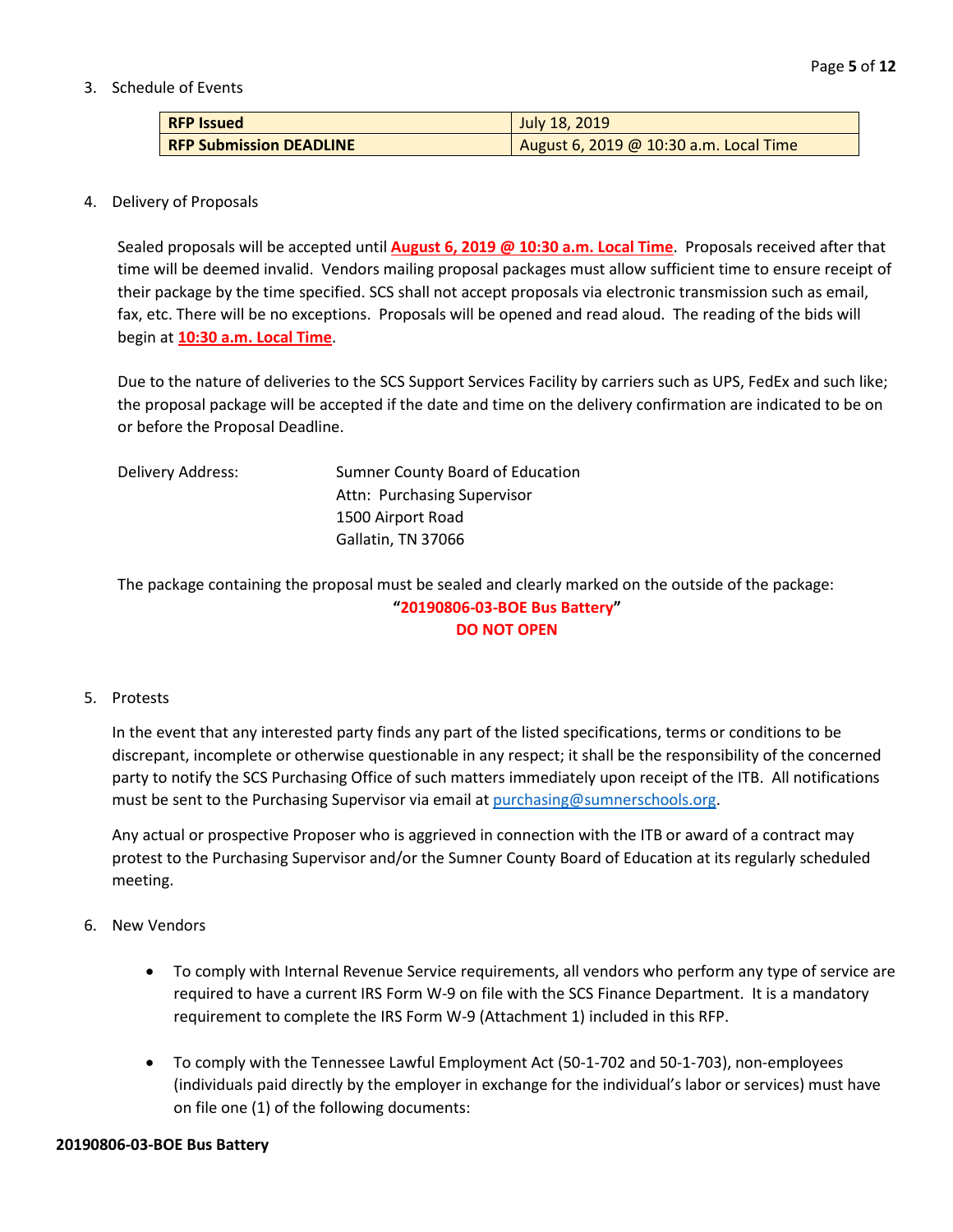- o A valid Tennessee driver's license or photo identification;
- o A valid driver's license or photo identification from another state where the license requirements are at least as strict as those in Tennessee;
- o A birth certificate issued by a U.S. state, jurisdiction or territory;
- o A U.S. government issued certified birth certificate;
- o A valid, unexpired U.S. passport;
- o A U.S. certificate of birth abroad (DS-1350 or FS-545)
- o A report of birth abroad of a U.S. citizen (FS-240);
- o A certificate of citizenship (N560 or N561);
- o A certificate of naturalization (N550, N570 or N578);
- o A U.S citizen identification card (I-197 or I-179); or
- o Valid alien registration documentation or other proof of current immigration registration recognized by the United States Department of Homeland Security that contains the individual's complete legal name and current alien admission number or alien file number (or numbers if the individual has more than one number).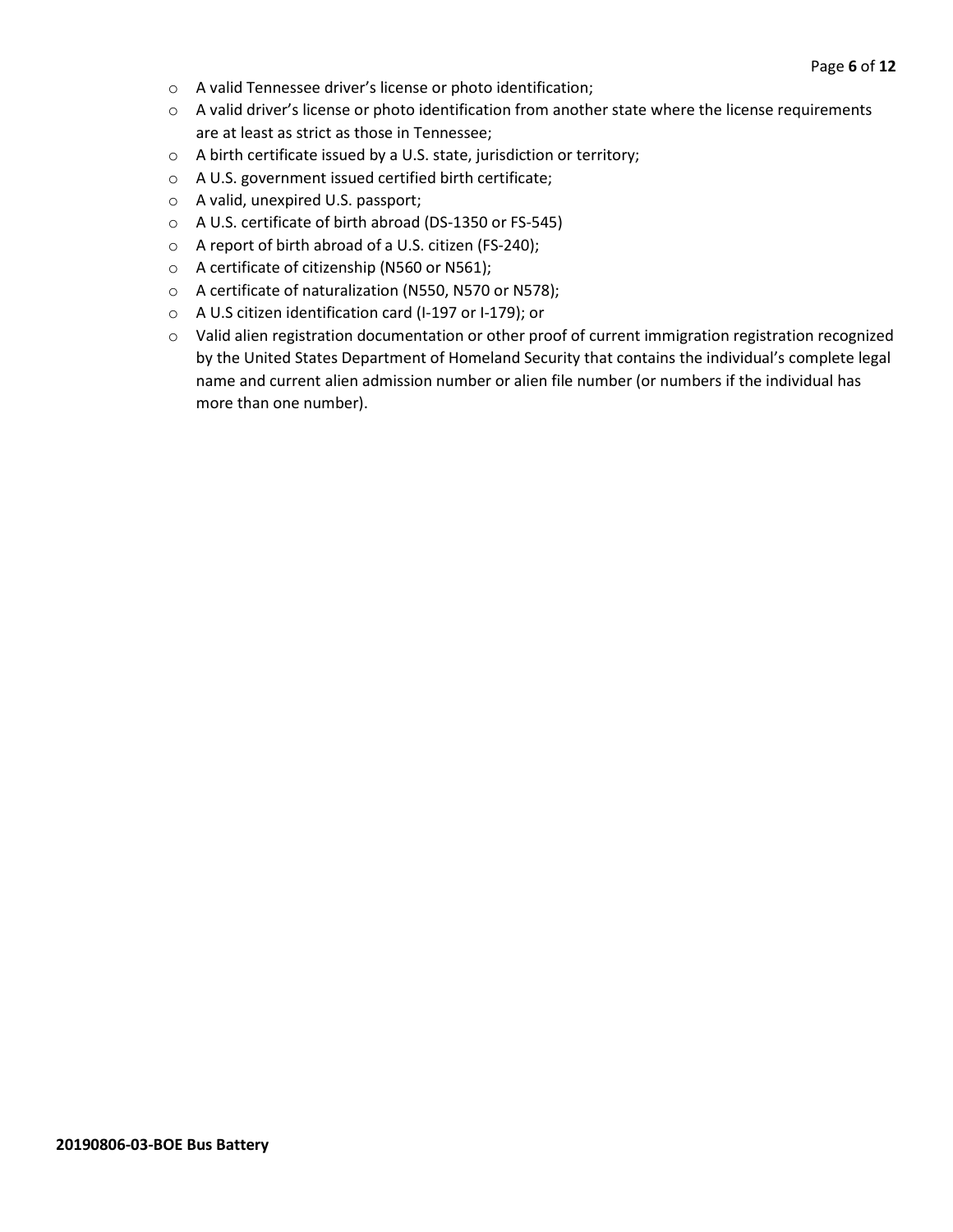

Attn: Purchasing Supervisor 1500 Airport Road Gallatin, TN 37066

Date $\_$ 

| ITEM NO. | <b>UNIT</b> | <b>DESCRIPTION</b>                                                                                          | UNIT PRICE |
|----------|-------------|-------------------------------------------------------------------------------------------------------------|------------|
| 1<br>┻   | Each        | 8D Series Battery                                                                                           |            |
| 2        | Each        | 1131 Series Battery                                                                                         |            |
|          |             | NOTE: The Unit Price shall be valid for one year beginning<br>September 1, 2019 and ending August 31, 2020. |            |

By checking this box, Proposer agrees that SCS reserves the right to extend the terms, conditions and prices of this contract to other Institutions (such as State, Local and/or Public Agencies) who express an interest in participating in any contract that results from this ITB. Each of the piggyback Institutions will issue their own purchasing documents for the goods/service. Proposer agrees that SCS shall bear no responsibility or liability for any agreements between Proposer and the other Institution(s) who desire to exercise this option.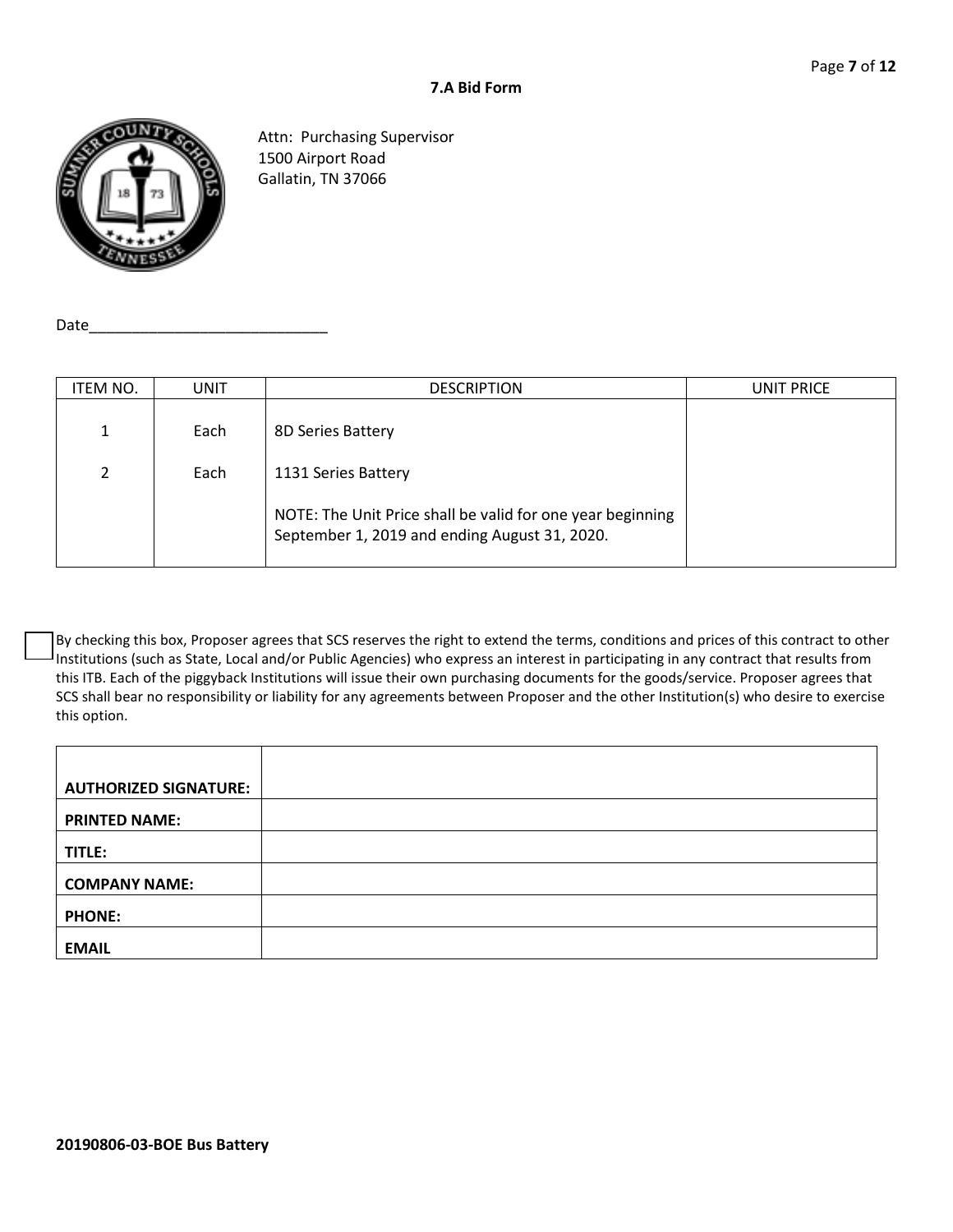#### 7.B IRS Form W9

| Form                                                                                                                                                                                                                                                                                                                                                                                                                                                                                                                                                                                                                                                                                                                                                                          | <b>Request for Taxpayer</b><br>(Rev. December 2014)<br><b>Identification Number and Certification</b><br>Department of the Treasury<br>Internal Revenue Service |                                                                                                                                                                                                                                                                |                                                                                                                                                                                              |                                         | Give Form to the<br>send to the IRS. | requester. Do not |                                                   |  |
|-------------------------------------------------------------------------------------------------------------------------------------------------------------------------------------------------------------------------------------------------------------------------------------------------------------------------------------------------------------------------------------------------------------------------------------------------------------------------------------------------------------------------------------------------------------------------------------------------------------------------------------------------------------------------------------------------------------------------------------------------------------------------------|-----------------------------------------------------------------------------------------------------------------------------------------------------------------|----------------------------------------------------------------------------------------------------------------------------------------------------------------------------------------------------------------------------------------------------------------|----------------------------------------------------------------------------------------------------------------------------------------------------------------------------------------------|-----------------------------------------|--------------------------------------|-------------------|---------------------------------------------------|--|
| 1 Name (as shown on your income tax return). Name is required on this line; do not leave this line blank.                                                                                                                                                                                                                                                                                                                                                                                                                                                                                                                                                                                                                                                                     |                                                                                                                                                                 |                                                                                                                                                                                                                                                                |                                                                                                                                                                                              |                                         |                                      |                   |                                                   |  |
| $\sim$                                                                                                                                                                                                                                                                                                                                                                                                                                                                                                                                                                                                                                                                                                                                                                        | 2 Business name/disregarded entity name, if different from above                                                                                                |                                                                                                                                                                                                                                                                |                                                                                                                                                                                              |                                         |                                      |                   |                                                   |  |
| page<br>4 Exemptions (codes apply only to<br>3 Check appropriate box for federal tax classification; check only one of the following seven boxes:<br>See Specific Instructions on<br>certain entities, not individuals; see<br>C Corporation<br>S Corporation<br>Partnership<br>Trust/estate<br>Individual/sole proprietor or<br>instructions on page 3):<br>single-member LLC<br>Print or type<br>Exempt payee code (if any)<br>Limited liability company. Enter the tax classification (C=C corporation, S=S corporation, P=partnership) ▶<br>Exemption from FATCA reporting<br>Note. For a single-member LLC that is disregarded, do not check LLC; check the appropriate box in the line above for<br>the tax classification of the single-member owner.<br>code (if any) |                                                                                                                                                                 |                                                                                                                                                                                                                                                                |                                                                                                                                                                                              |                                         |                                      |                   |                                                   |  |
|                                                                                                                                                                                                                                                                                                                                                                                                                                                                                                                                                                                                                                                                                                                                                                               | Other (see instructions)                                                                                                                                        | 5 Address (number, street, and apt. or suite no.)                                                                                                                                                                                                              |                                                                                                                                                                                              | Requester's name and address (optional) |                                      |                   | (Applies to accounts maintained outside the U.S.) |  |
|                                                                                                                                                                                                                                                                                                                                                                                                                                                                                                                                                                                                                                                                                                                                                                               |                                                                                                                                                                 |                                                                                                                                                                                                                                                                |                                                                                                                                                                                              |                                         |                                      |                   |                                                   |  |
| 6 City, state, and ZIP code                                                                                                                                                                                                                                                                                                                                                                                                                                                                                                                                                                                                                                                                                                                                                   |                                                                                                                                                                 |                                                                                                                                                                                                                                                                |                                                                                                                                                                                              |                                         |                                      |                   |                                                   |  |
|                                                                                                                                                                                                                                                                                                                                                                                                                                                                                                                                                                                                                                                                                                                                                                               |                                                                                                                                                                 | 7 List account number(s) here (optional)                                                                                                                                                                                                                       |                                                                                                                                                                                              |                                         |                                      |                   |                                                   |  |
|                                                                                                                                                                                                                                                                                                                                                                                                                                                                                                                                                                                                                                                                                                                                                                               |                                                                                                                                                                 |                                                                                                                                                                                                                                                                |                                                                                                                                                                                              |                                         |                                      |                   |                                                   |  |
| Part I                                                                                                                                                                                                                                                                                                                                                                                                                                                                                                                                                                                                                                                                                                                                                                        |                                                                                                                                                                 | <b>Taxpayer Identification Number (TIN)</b>                                                                                                                                                                                                                    |                                                                                                                                                                                              |                                         |                                      |                   |                                                   |  |
| Social security number<br>Enter your TIN in the appropriate box. The TIN provided must match the name given on line 1 to avoid<br>backup withholding. For individuals, this is generally your social security number (SSN). However, for a<br>resident alien, sole proprietor, or disregarded entity, see the Part I instructions on page 3. For other<br>entities, it is your employer identification number (EIN). If you do not have a number, see How to get a<br>TIN on page 3.<br>or                                                                                                                                                                                                                                                                                    |                                                                                                                                                                 |                                                                                                                                                                                                                                                                |                                                                                                                                                                                              |                                         |                                      |                   |                                                   |  |
|                                                                                                                                                                                                                                                                                                                                                                                                                                                                                                                                                                                                                                                                                                                                                                               |                                                                                                                                                                 | Note. If the account is in more than one name, see the instructions for line 1 and the chart on page 4 for                                                                                                                                                     |                                                                                                                                                                                              |                                         |                                      |                   | <b>Employer identification number</b>             |  |
| quidelines on whose number to enter.<br>$\overline{\phantom{0}}$                                                                                                                                                                                                                                                                                                                                                                                                                                                                                                                                                                                                                                                                                                              |                                                                                                                                                                 |                                                                                                                                                                                                                                                                |                                                                                                                                                                                              |                                         |                                      |                   |                                                   |  |
| Part II                                                                                                                                                                                                                                                                                                                                                                                                                                                                                                                                                                                                                                                                                                                                                                       | Certification                                                                                                                                                   |                                                                                                                                                                                                                                                                |                                                                                                                                                                                              |                                         |                                      |                   |                                                   |  |
|                                                                                                                                                                                                                                                                                                                                                                                                                                                                                                                                                                                                                                                                                                                                                                               | Under penalties of perjury, I certify that:                                                                                                                     |                                                                                                                                                                                                                                                                |                                                                                                                                                                                              |                                         |                                      |                   |                                                   |  |
|                                                                                                                                                                                                                                                                                                                                                                                                                                                                                                                                                                                                                                                                                                                                                                               |                                                                                                                                                                 | 1. The number shown on this form is my correct taxpayer identification number (or I am waiting for a number to be issued to me); and                                                                                                                           |                                                                                                                                                                                              |                                         |                                      |                   |                                                   |  |
| 2. I am not subject to backup withholding because: (a) I am exempt from backup withholding, or (b) I have not been notified by the Internal Revenue<br>Service (IRS) that I am subject to backup withholding as a result of a failure to report all interest or dividends, or (c) the IRS has notified me that I am<br>no longer subject to backup withholding; and                                                                                                                                                                                                                                                                                                                                                                                                           |                                                                                                                                                                 |                                                                                                                                                                                                                                                                |                                                                                                                                                                                              |                                         |                                      |                   |                                                   |  |
|                                                                                                                                                                                                                                                                                                                                                                                                                                                                                                                                                                                                                                                                                                                                                                               |                                                                                                                                                                 | 3. I am a U.S. citizen or other U.S. person (defined below); and                                                                                                                                                                                               |                                                                                                                                                                                              |                                         |                                      |                   |                                                   |  |
| 4. The FATCA code(s) entered on this form (if any) indicating that I am exempt from FATCA reporting is correct.                                                                                                                                                                                                                                                                                                                                                                                                                                                                                                                                                                                                                                                               |                                                                                                                                                                 |                                                                                                                                                                                                                                                                |                                                                                                                                                                                              |                                         |                                      |                   |                                                   |  |
| Certification instructions. You must cross out item 2 above if you have been notified by the IRS that you are currently subject to backup withholding<br>because you have failed to report all interest and dividends on your tax return. For real estate transactions, item 2 does not apply. For mortgage<br>interest paid, acquisition or abandonment of secured property, cancellation of debt, contributions to an individual retirement arrangement (IRA), and<br>generally, payments other than interest and dividends, you are not required to sign the certification, but you must provide your correct TIN. See the<br>instructions on page 3.                                                                                                                      |                                                                                                                                                                 |                                                                                                                                                                                                                                                                |                                                                                                                                                                                              |                                         |                                      |                   |                                                   |  |
| Sign<br>Here                                                                                                                                                                                                                                                                                                                                                                                                                                                                                                                                                                                                                                                                                                                                                                  | Signature of<br>U.S. person $\blacktriangleright$<br>Date $\blacktriangleright$                                                                                 |                                                                                                                                                                                                                                                                |                                                                                                                                                                                              |                                         |                                      |                   |                                                   |  |
|                                                                                                                                                                                                                                                                                                                                                                                                                                                                                                                                                                                                                                                                                                                                                                               | <b>General Instructions</b>                                                                                                                                     |                                                                                                                                                                                                                                                                | · Form 1098 (home mortgage interest), 1098-E (student loan interest), 1098-T<br>(tuition)                                                                                                    |                                         |                                      |                   |                                                   |  |
|                                                                                                                                                                                                                                                                                                                                                                                                                                                                                                                                                                                                                                                                                                                                                                               |                                                                                                                                                                 | Section references are to the Internal Revenue Code unless otherwise noted.                                                                                                                                                                                    | · Form 1099-C (canceled debt)                                                                                                                                                                |                                         |                                      |                   |                                                   |  |
|                                                                                                                                                                                                                                                                                                                                                                                                                                                                                                                                                                                                                                                                                                                                                                               |                                                                                                                                                                 | Future developments. Information about developments affecting Form W-9 (such<br>as legislation enacted after we release it) is at www.irs.gov/fw9.                                                                                                             | · Form 1099-A (acquisition or abandonment of secured property)                                                                                                                               |                                         |                                      |                   |                                                   |  |
|                                                                                                                                                                                                                                                                                                                                                                                                                                                                                                                                                                                                                                                                                                                                                                               | <b>Purpose of Form</b>                                                                                                                                          |                                                                                                                                                                                                                                                                | Use Form W-9 only if you are a U.S. person (including a resident alien), to<br>provide your correct TIN.                                                                                     |                                         |                                      |                   |                                                   |  |
|                                                                                                                                                                                                                                                                                                                                                                                                                                                                                                                                                                                                                                                                                                                                                                               |                                                                                                                                                                 | An individual or entity (Form W-9 requester) who is required to file an information<br>return with the IRS must obtain your correct taxpayer identification number (TIN)<br>which may be your social security number (SSN), individual taxpayer identification | If you do not return Form W-9 to the requester with a TIN, you might be subject<br>to backup withholding. See What is backup withholding? on page 2.<br>By signing the filled-out form, you: |                                         |                                      |                   |                                                   |  |
|                                                                                                                                                                                                                                                                                                                                                                                                                                                                                                                                                                                                                                                                                                                                                                               |                                                                                                                                                                 | number (ITIN), adoption taxpayer identification number (ATIN), or employer<br>identification number (EIM) to report on an information return the amount of                                                                                                     | 1. Certify that the TIN you are giving is correct (or you are waiting for a number                                                                                                           |                                         |                                      |                   |                                                   |  |

ben included that reportable on an information return. Examples of information<br>returns include, but are not limited to, the following:

· Form 1099-INT (interest earned or paid)

- . Form 1099-DIV (dividends, including those from stocks or mutual funds)
- · Form 1099-MISC (various types of income, prizes, awards, or gross proceeds) . Form 1099-B (stock or mutual fund sales and certain other transactions by brokers)
- · Form 1099-S (proceeds from real estate transactions)
- · Form 1099-K (merchant card and third party network transactions)
- to be issued).
- 2. Certify that you are not subject to backup withholding, or
- 2. Certify that you are not subject to backup withholding, or<br>3. Claim exemption from backup withholding if you are a U.S. exempt payee. If<br>applicable, you are also certifying that as a U.S. person, your allocable share of

withholding tax on foreign partners' share of effectively connected income, and<br>4. Certify that FATCA code(s) entered on this form (if any) indicating that you are<br>exempt from the FATCA reporting, is correct. See What is F

Cat. No. 10231X

Form W-9 (Rev. 12-2014)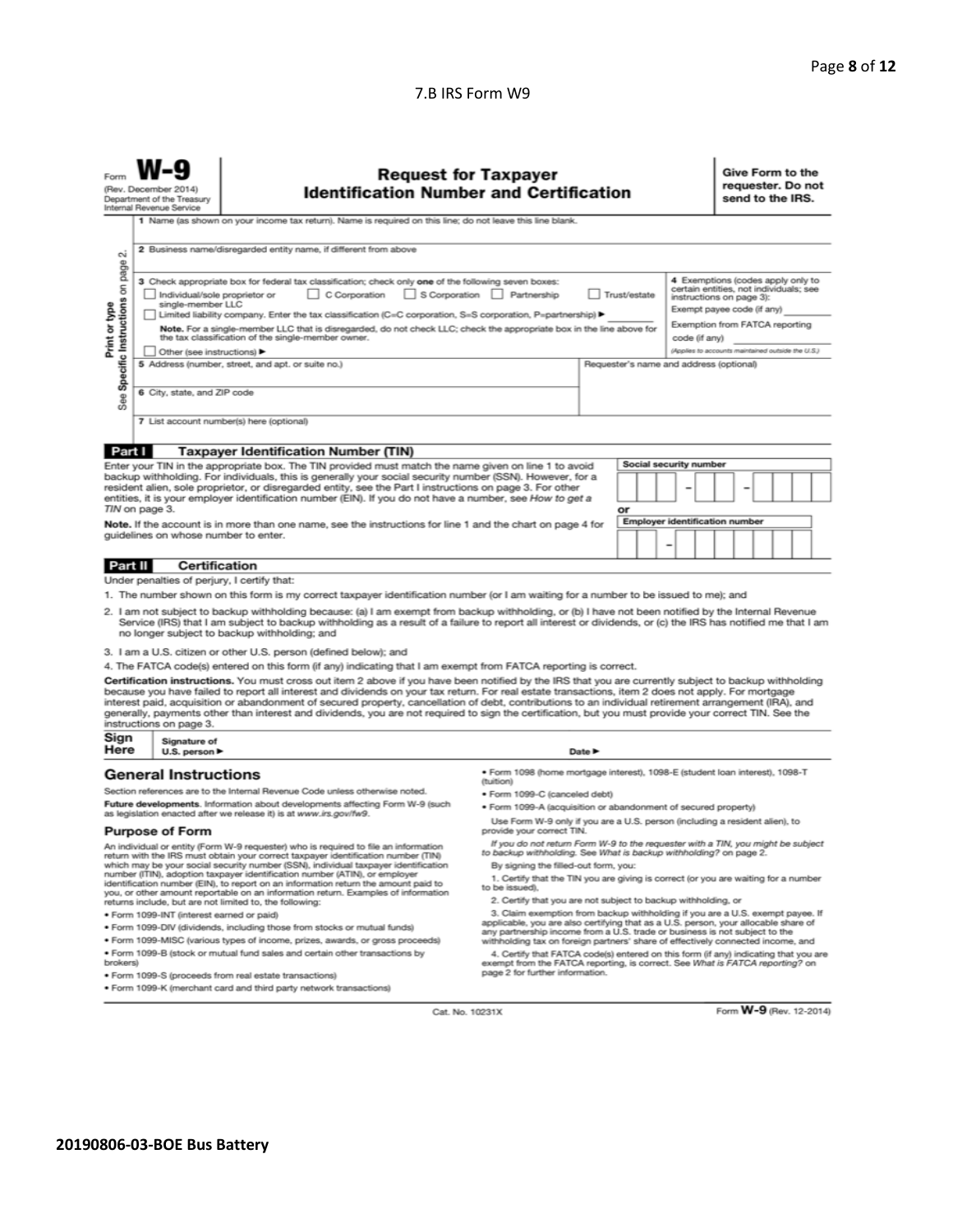## **ATTESTATION RE PERSONNEL USED IN CONTRACT PERFORMANCE**

| LCONTRACTOR LEGAL ENTITY NAME:                                         |  |
|------------------------------------------------------------------------|--|
| FEDERAL EMPLOYER IDENTIFICATION NUMBER:<br>(or Social Security Number) |  |

**The Contractor, identified above, does hereby attest, certify, warrant and assure that the Contractor shall not knowingly utilize the services of an illegal immigrant in the performance of this Contract and shall not knowingly utilize the services of any subcontractor who will utilize the services of an illegal immigrant in the performance of this Contract, T.C.A. § 12-3-309.**

SIGNATURE & DATE:

*NOTICE: This attestation MUST be signed by an individual empowered to contractually bind the Contractor.*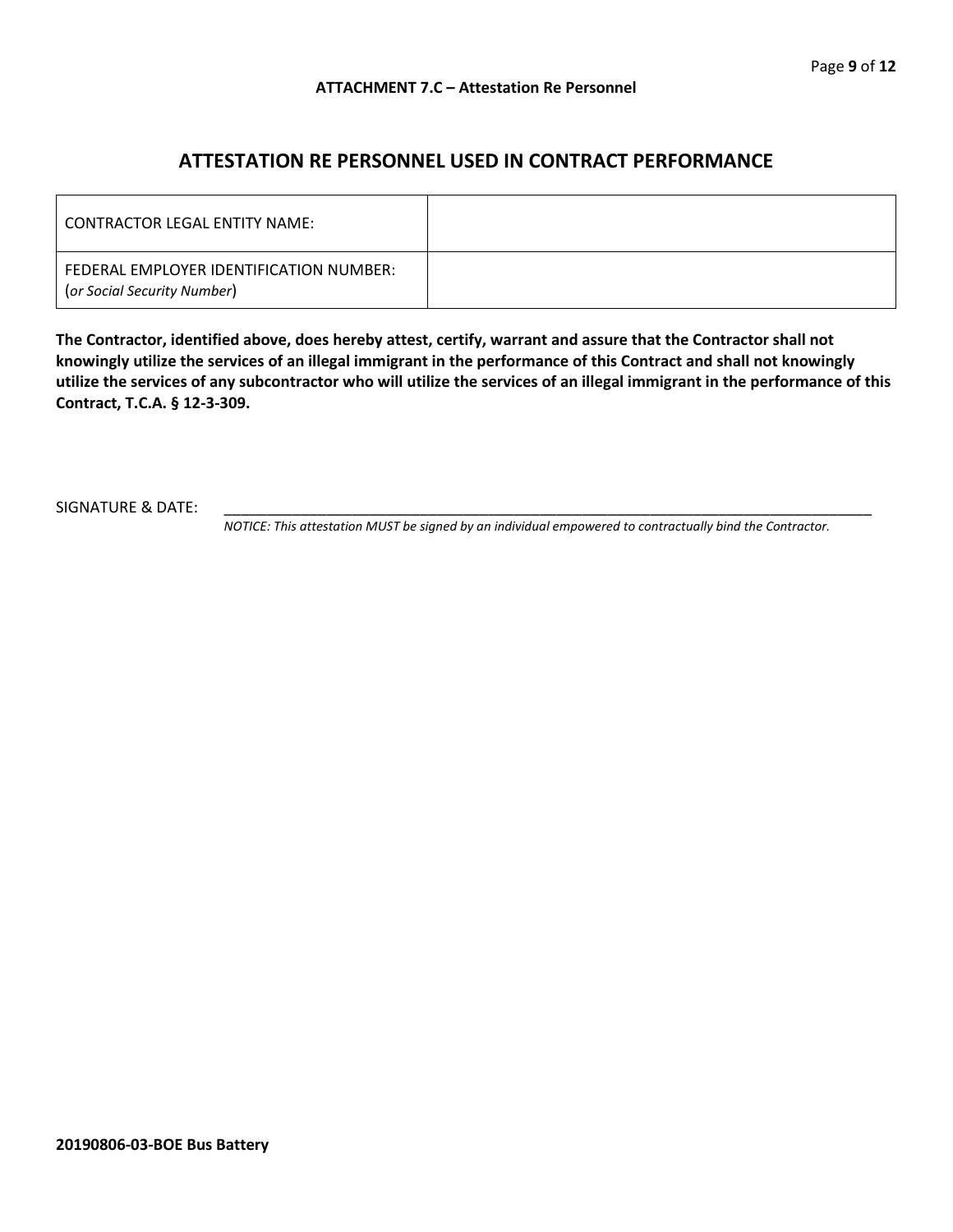#### **ATTACHMENT 7.D – Standard Terms & Conditions SUMNER COUNTY BOARD OF EDUCATION (SCS)**

#### **1. PREPARATION AND SUBMISSION OF BID.**

- **a.** Failure to examine any drawings**,** specifications, or instructions will be at the proposer's risk. Any deviation from the stated terms, conditions and specifications must be coordinated with and approved in writing by the SCS Purchasing Supervisor.
- **b.** ITB SUBMITTAL / SIGNATURE: Proposal shall give the full name and business address of the bidder. If the proposer is a corporation, the name shall be stated as it is in the corporate charter. Proposals must be signed in ink by the proposer's authorized agent. Unsigned proposals will be rejected. Proposals are to be sealed and the outside of the envelope is to reference the ITB number. The person signing the proposal must show their title, and if requested by SCS, must furnish satisfactory proof of his or her authority to bind his or her company in contract. Proposer understands that by submitting a proposal with an authorized signature, it shall constitute an offer to SCS. Proposals must be typewritten or in ink; otherwise they may not be considered. Purchase orders will be issued to the firm name appearing on the W9. Electronic submissions via email, fax, etc. shall not be accepted.
- **c.** SCS is not responsible for any costs incurred by any vendor pursuant to the ITB. The vendor shall be responsible for all costs incurred in connection with the preparation and submission of its proposal.
- **d.** All proposers must be in compliance with T.C.A. § 62-6-119 at the time of proposal submission and provide evidence of compliance with the applicable provisions of the chapter before such proposal may be considered.
- **e.** Proposals are to be received in the location designated in the ITB no later than the specified date and time. Late submissions will NOT be opened or considered.
- **f.** No erasures permitted. Errors may be crossed out and corrections printed in ink or typewritten adjacent to error and must be initialed in ink by person signing the proposal.
- **g.** Specifications: Reference to available specifications shall be sufficient to make the terms of the specifications binding on the proposer. The use of the name of a manufacturer, or any special brand or make in describing an item does not restrict the proposer to that manufacturer or specific article, unless specifically stated. Comparable products of other manufacturers will be considered if proof of compatibility is contained in the proposal. Proposers are required to notify SCSs Purchasing Supervisor whenever specifications/procedures are not perceived to be fair and open. The articles on which the proposals are submitted must be equal or superior to that specified. Informative and Descriptive Literature: The proposer must show brand or trade names of the articles proposed, when applicable. It shall be the responsibility of the vendor, including vendors whose product is referenced, to furnish with the proposal such specifications, catalog pages, brochures or other data as will provide an adequate basis for determining the quality and functional capabilities of the product offered. Failure to provide this data may be considered valid justification for rejection of proposal.
- **h.** Samples: Samples of items when called for, must be furnished free of expense, and if not destroyed will, upon vendor's request within ten (10) days of proposal opening, be returned at the proposer's expense. Each sample must be labeled with the proposer's name, manufacturer's brand name and number, ITB number and item reference.
- **i.** Time of Performance: The number of calendar days in which delivery is to be made after receipt of order shall be stated in the proposal and may be a factor in making an award, price notwithstanding. If no delivery time is stated in the proposal, proposer agrees that delivery is to be made within two weeks (10 business days) of order.
- **j.** Transportation and delivery charges should be included in the price and be fully prepaid by the vendor to the destination specified in the ITB. Proposal prices shall include delivery of all items F.O.B. destination.
- **k.** New materials and supplies must be delivered unless otherwise specifically stated in the ITB.
- **l.** Alternate/multiple proposals will not be considered unless specifically called for in the ITB.
- **m.** Only proposals submitted on ITB forms furnished by SCS will be considered.
- **n.** By signing the ITB where indicated, the proposer agrees to strictly abide by all local, state and federal statutes and regulations. The proposer further certifies that this proposal is made without collusion or fraud.
- **o.** Error in Proposal. In case of error in the extension of prices in the proposal, the unit price will govern. Late submissions will NOT be opened or considered. Proposers are cautioned to verify their proposals before submission, as amendments received after the ITB deadline will not be considered. No proposal shall be altered, amended or withdrawn after opening. After proposal opening, a proposer may withdraw a proposal only when there is obvious clerical error such as a misplaced decimal point, or when enforcement of the proposal would impose unconscionable hardship due to an error in the proposal resulting in a quotation substantially below the other proposals received. Proposal withdrawals will be considered only upon written request of the proposer.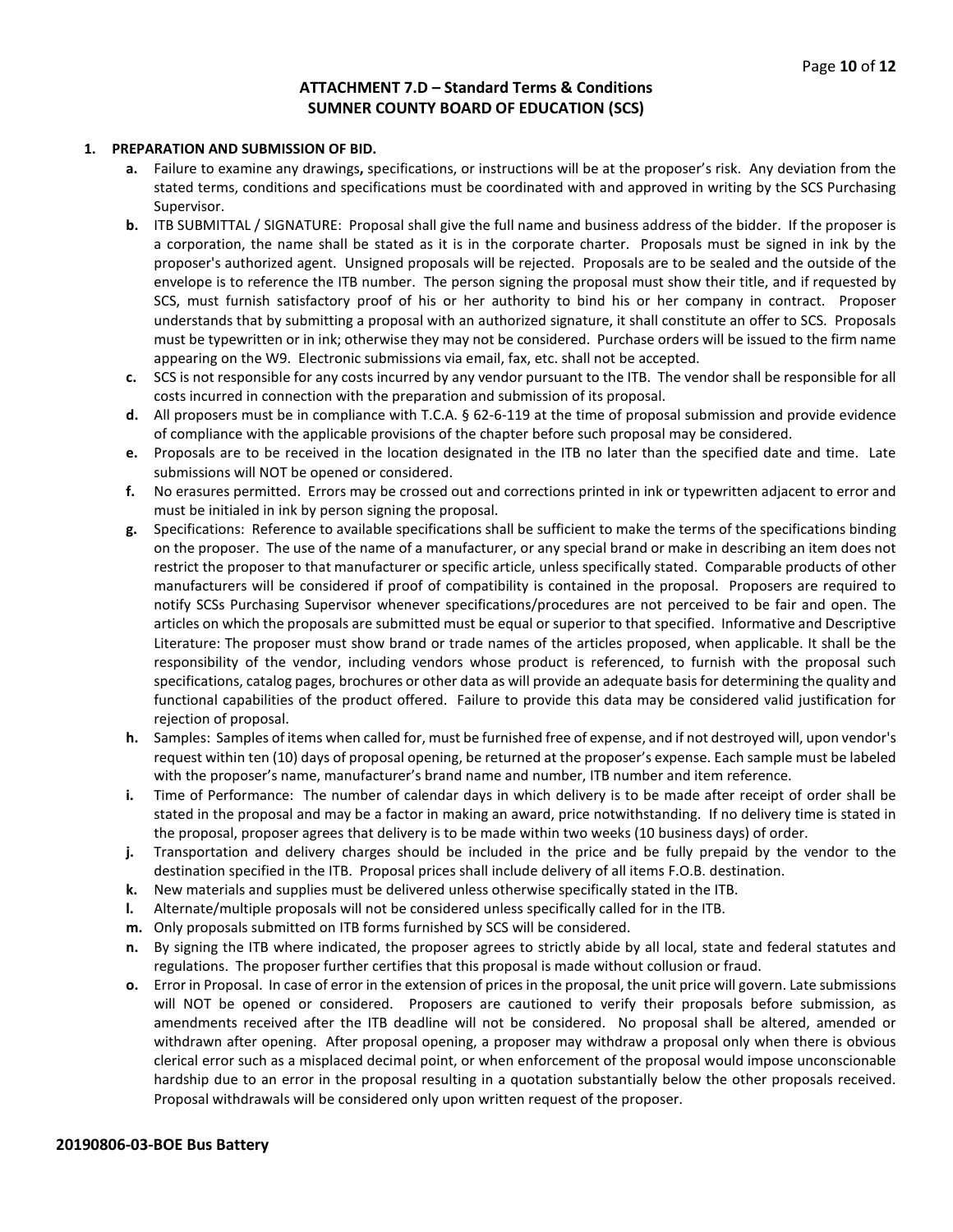- **2. OPEN RECORDS.** In order to comply with the provisions of the Tennessee Open Records Act, all proposals will be publicly opened and are subject to public inspection after the award upon written request. Proposers may be present at ITB opening. Summary information will be posted the SCS website, www.sumnerschools.org under the Invitation to Bid link.
- **3. ACCEPTANCE AND AWARD.** SCS reserves the right to reject any and all proposals and to waive any informality in proposals and, unless otherwise specified by the proposers to accept any item in the proposal. Action to reject all proposals shall be taken for unreasonably high prices, errors in the bid documents, cessation of need, unavailability of funds, or any other reason approved by SCS.
	- **a.** Contracts and purchases will be made with the lowest, responsive, responsible, qualified proposer. The quality of the articles to be supplied, their conformity with the specifications, their suitability to the requirements of the Institution, cash discount offered, and the delivery terms will be taken into consideration.
	- **b.** Any deviation from these stated terms, specifications and conditions must be coordinated with and approved in writing by the Purchasing Supervisor.
	- **c.** Prices quoted on the response (if any) are to be considered firm and binding until the said equipment, supplies or services are in the possession of SCS.
	- **d.** SCS reserves the right to order more or less than the quantity listed in the proposal.
	- **e.** If a proposal fails to state a time within which a proposal must be accepted, it is understood and agreed that SCS shall have ninety (90) days to accept.
	- **f.** No purchase or contract is authorized or valid until the issuance of a SCS purchase order in accordance with SCS policy. No SCS employee is authorized to purchase equipment, supplies or services prior to the issuance of such a purchase order.
	- **g.** The contract may not be assigned without written SCS consent.
	- **h.** If the appropriate space is marked on the ITB, other Institutions (such as State, Local and/or Public Agencies) may purchase off the contract during the same period as SCS.
	- **i.** The awarded proposer will be required to post a performance and payment bond in the amount of 25% of the contract price if it exceeds \$100,000 as stated by T.C.A. §12-4-201.
	- **j.** If the project cost is in excess of \$25,000 a performance bond must be secured by the requesting part in an amount equal to the market improvement value.
- **4. PAYMENT**. Payment terms must be specified in the proposal, including any discounts for early payment. Partial payments will not be approved unless justification for such payment can be shown. Terms will be NET 30 days. Payment will not be made until the conditions and specifications of the ITB are inspected and approved as conforming by persons appointed by SCS.
- **5. DEFAULT OF SELECTED VENDOR.** In case of vendor default, SCS may procure the articles or services from other sources and hold the defaulting vendor responsible for any resulting cost. If the awarded vendor violates any terms of their proposal, the contract, SCS policy or any law, they may be disqualified from submitting proposals for a period of two years for minor violations or longer for major violations. Proposals from disqualified bidders will not be accepted during the period of disqualification.
- **6. INSPECTION OF PURCHASES.** Articles received which are not equivalent will not be accepted and will be picked up by the vendor or returned to vendor, shipping charges collect. SCS shall have a reasonable period in which to inspect and accept or reject materials without liability. If necessity requires SCS to use nonconforming materials, an appropriate reduction in payment may be made.
- **7. TAXES.** SCS is tax exempt; do not include taxes in quotation. Vendors making improvements or additions to or performing repair work on real property for SCS are liable for any applicable sales or use tax on tangible personal property used in connection with the contract or furnished to vendors by the state for use under the contract.
- **8. NONDISCRIMINATION.** SCS is an equal opportunity employer. SCS and bidder agree to comply with Titles VI and VII of the Civil Rights Act of 1964, Title IX of the Education Amendments of 1972, Section 504 of the Rehabilitation Act of 1973, Executive Order 11,246, the Americans with Disabilities Act of 1990 and the related regulations to each. Each party assures that it will not discriminate against any individual including, but not limited to employees or applicants for employment and/or students, because of race, religion, creed, color, sex, age, disability, veteran status or national origin. In the event that any claims should arise with regards to violations of any such local, state or federal law, statues, rule or regulations, the vendor will indemnify and hold SCS harmless for any damages, including court costs or attorney fees, which might be incurred.